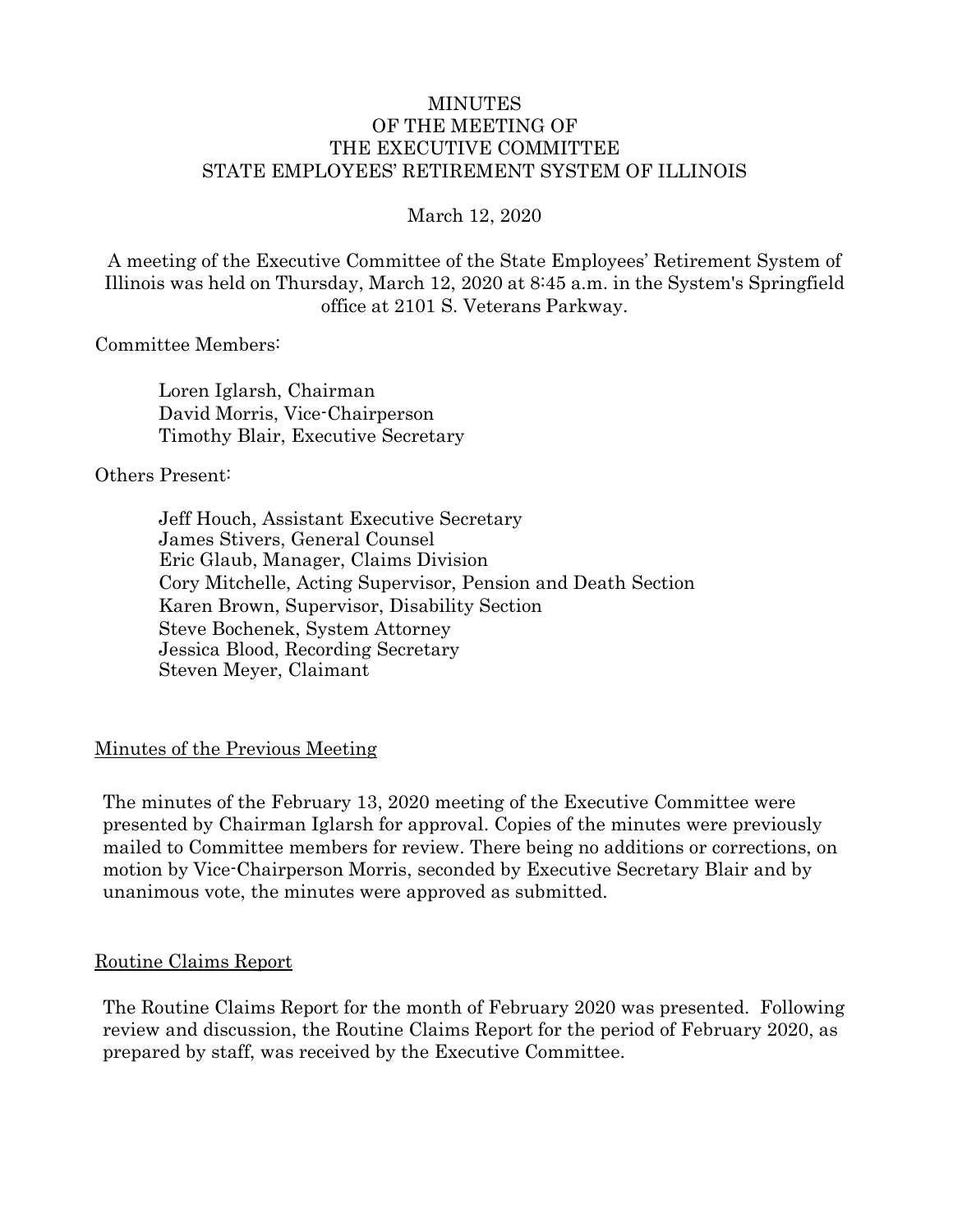#### Old Business

### Kirk Schoenbein – Appeal to Retire Reciprocally

Kirk Schoenbein is a member of the Illinois Municipal Retirement Fund (IMRF), SERS and JRS, but is not independently vested with JRS.

Mr. Schoenbein retired reciprocally with IMRF effective March 1, 2017 and is deferred with SERS until March 1, 2022 when he reaches age 60. He elected not to retire reciprocally with JRS.

Mr. Schoenbein is appealing that SERS undo his reciprocal pension with IMRF and instead retire reciprocally with JRS.

The case was deferred at the Committee's September and October 2019 meetings pending further research into the case. It was again deferred at the Committee's November and December 2019 and January and February 2020 meetings pending a decision from IMRF.

Jeff Houch provided an update on Mr. Schoenbein's case, stating that IMRF had reached a decision not to approve his appeal to undo his reciprocal pension. After some discussion, the Committee decided to defer the case pending further communication with Mr. Schoenbein.

#### Timothy Haslett – Appeal Pension Amount – Recommendation

Timothy Haslett retired on March 1, 2012. In September 2019 while reviewing his file for back wage adjustment, it was discovered that his final average compensation included vacation pay which created an overpayment of benefits.

The Pension & Death section adjusted Mr. Haslett's pension amount going forward, which included a reduction of his former amount. Mr. Haslett requested a personal hearing to appeal the adjustment of his pension.

Attorney Bochenek presented recommendation No. 2020-02 at the Committee's February meeting. After discussing the recommendation presented, the Committee decided to defer a recommendation pending further consideration of the facts of the case.

After further discussion regarding the facts and recommendation previously presented, the Committee decided to refer the case to Attorney Bochenek for a revised recommendation.

#### Kevin Acosta – Appeal Occupational Disability Offset – Recommendation

Kevin Acosta received a 7T benefit from SERS from December 2016 through January 2019, when Tristar terminated his TTD. Mr. Acosta did not return to work and he did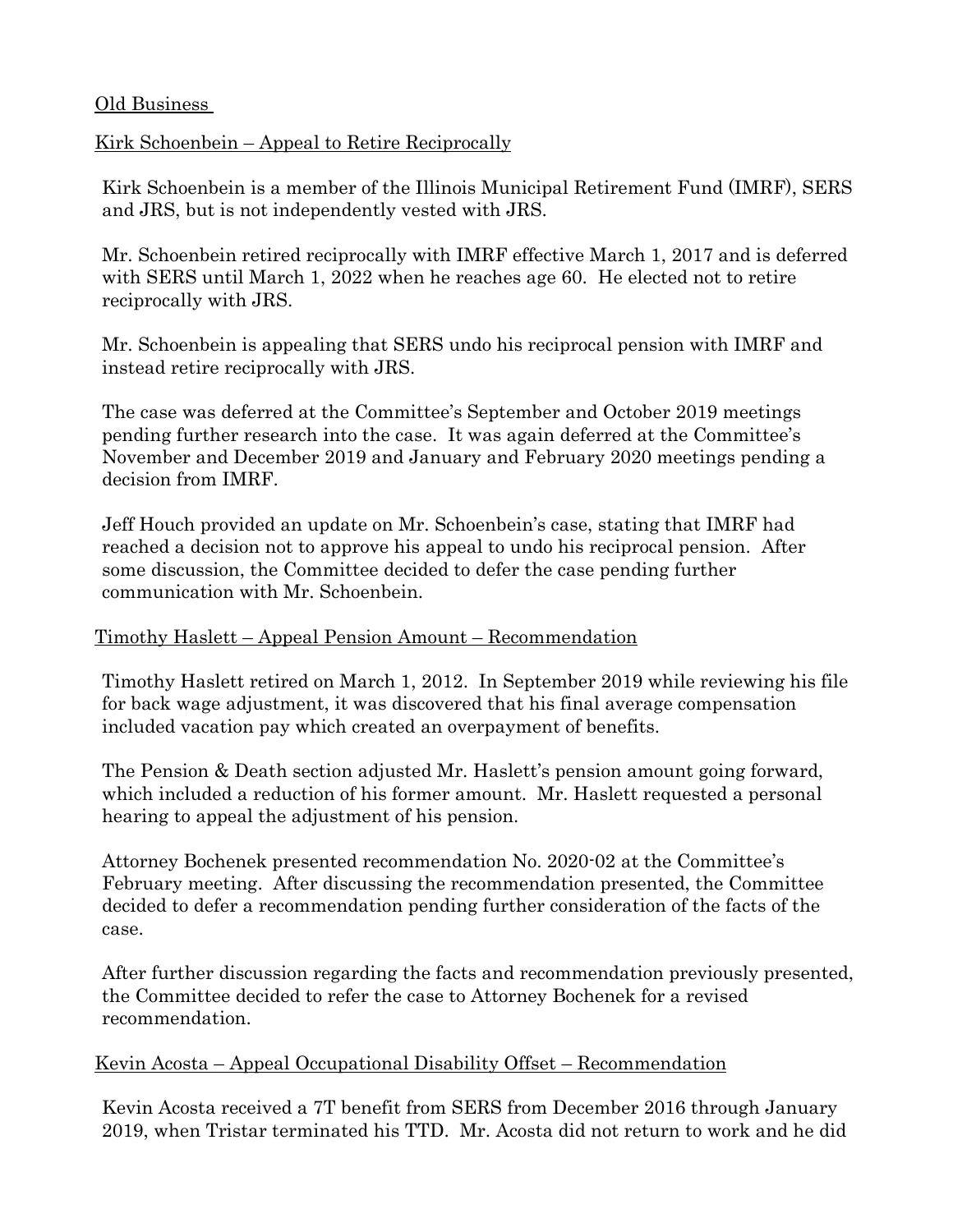not go on SERS' temporary benefit. In August 2019, SERS was informed of Mr. Acosta's settlement provided by CMS and prepared an estimate to show how his settlement would be offset from his future occupational benefit.

When SERS was informed the settlement had been finalized, the Disability Section processed the estimated settlement amount, not realizing the settlement with CMS was for a lower amount. After Mr. Acosta's attorney requested an appeal, the Disability Section reviewed the file and discovered the estimated settlement amount had been used in the calculation. A corrected calculation has been prepared with the actual settlement amount and the monthly offset is based on Mr. Acosta's average weekly wage.

Mr. Acosta's attorney, Thomas Crosby, presented Mr. Acosta's case at the Committee's February meeting via teleconference. After hearing Mr. Crosby present Mr. Acosta's case and some discussion, the Committee decided to refer his case to Attorney Bochenek for a recommendation.

Attorney Bochenek presented recommendation No. 2020-3 to deny Mr. Acosta's appeal. After review of the recommendation and some discussion, a motion was made by Executive Secretary Blair to adopt the recommendation. The motion was seconded by Chairman Iglarsh and all were in favor.

#### New Business

### Adam Due – Request for Re-Appeal of Denial of Non-Occupational Disability

Adam Due retired reciprocally with SURS and IMRF. He was subsequently denied Non-Occupational Disability benefits from SERS because his service credit with those systems had been exhausted through his retirement.

Mr. Due appealed his denial through a personal hearing at the October 2019 meeting of the Executive Committee. After review, Mr. Due's case was referred to Attorney Bochenek for a recommendation.

The Executive Committee approved recommendation 2019-17 at their November 2019 meeting, denying Mr. Due's appeal. Mr. Due is now requesting a re-appeal of his case through a personal hearing.

After reviewing the case and determining a lack of new information provided, a motion was made by Executive Secretary Blair to deny Mr. Due's request for a re-appeal. The motion was seconded by Chairman Iglarsh and all were in favor.

Steven Meyer – Appeal for Reversionary Annuity – Personal Hearing – Chicago – 9:00am

Steven Meyer applied for a retirement benefit to be effective January 1, 2020. Prior to his retirement he states he informed SERS numerous times that he wanted to take a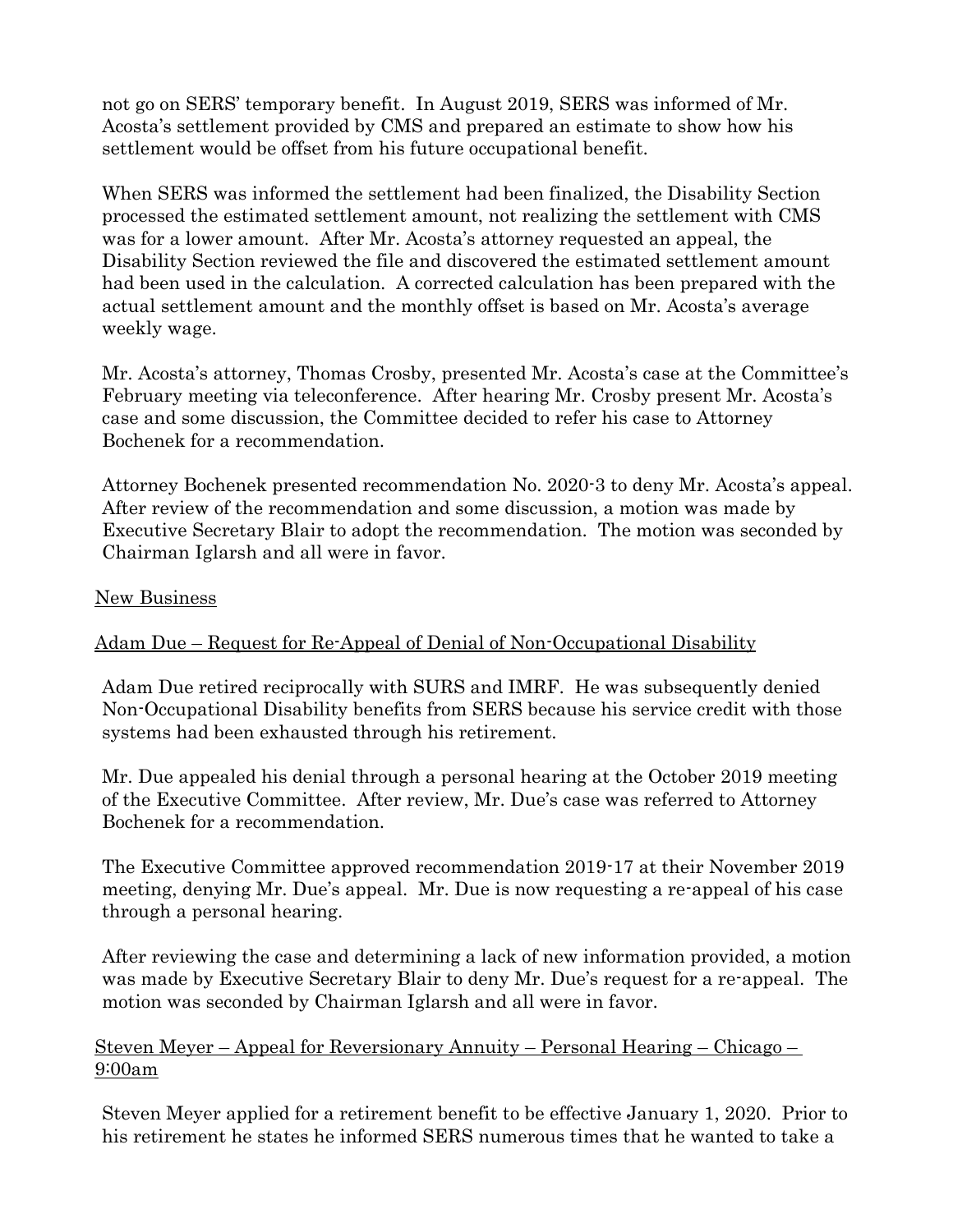reversionary annuity. Upon receipt and cashing of his first pension check, Mr. Meyer noticed it appeared to not have been reduced for the reversionary annuity. Mr. Meyer's records on file in the Springfield and Chicago offices were reviewed, but a signed reversionary annuity election form was not located. Mr. Meyer is appealing to receive his pension with the election of a reversionary annuity.

After discussing the facts presented, a motion was made by Executive Secretary Blair to convert Mr. Meyer's case to a written appeal and approve the request. The motion was seconded by Vice-Chairperson Morris and all were in favor.

### Mollie Hosea – Appeal for Marriage Verification for Survivor Annuity – Deceased Mbr: John Hosea

John Hosea was receiving a retirement annuity from SERS until his death on November 24, 2019 was reported. Mr. Hosea has a surviving spouse, Mollie Hosea, who is due a survivor annuity.

Due to a medical condition, Mrs. Hosea is unable to recall exactly when the marriage took place. It is assumed to have taken place in Missouri, but vital records dated prior to July 1, 1948 are not available. A copy of the obituary was provided as proof of the marriage.

The Administrative Code states that if no records exist, the following options are acceptable: a notarized statement from the individual that performed the marriage, a notarized statement from at least two individuals in attendance or certification from the Social Security Administration (SSA) accepting the marriage and date.

SSA has confirmed that they are paying a survivor benefit to Mrs. Hosea. The Pension and Death section is appealing that the Executive Committee approve acceptance of this as proof of marriage and allow for processing of the survivor annuity due to Mrs. Hosea.

After discussing the facts presented, a motion was made by Chairman Iglarsh to approve the appeal. The motion was seconded by Vice-Chairperson Morris and all were in favor.

### Rodney Bruenger – Appeal for Retroactive Occupational Disability Benefit

Rodney Bruenger retired from SERS June 1, 2019. He was previously injured at work in the fall of 2017. He was off work due to this injury from January 29, 2018 through March 18, 2018, during which time he used his available sick days. Mr. Bruenger subsequently reached a settlement with Worker's Compensation wherein he was required to repay the money received from those sick days.

When the service credits were reversed, Mr. Bruenger no longer had enough credit to retire June 1, 2019. The Accounting Division discovered the issue and suggested rather than buying back his leave of absence, he could possibly be granted a disability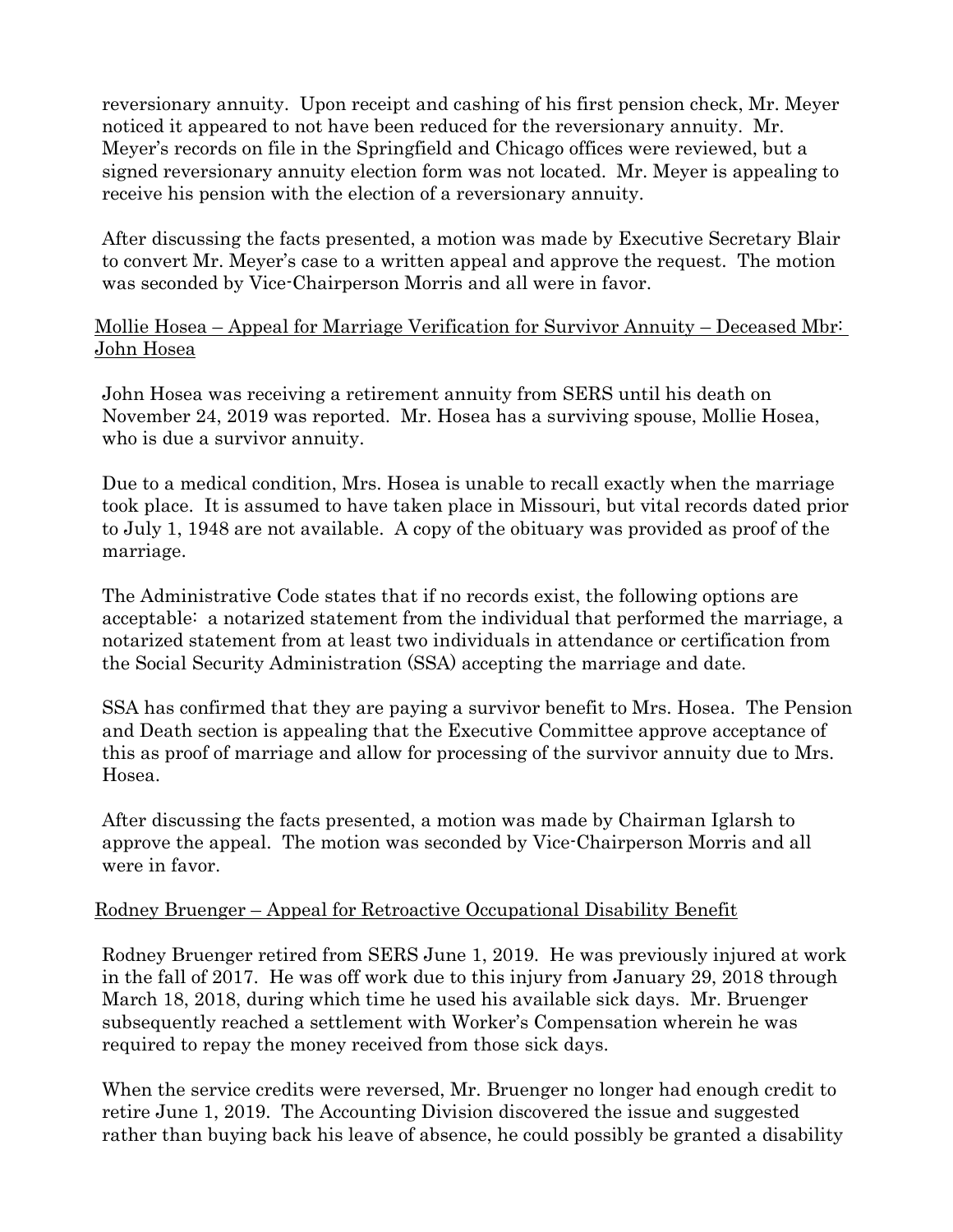benefit.

The Disability Section is requesting permission to grant Mr. Bruenger a retroactive occupational disability benefit to allow him to earn the service credit necessary for him to retire on June 1, 2019.

After discussing the facts of the case, a motion was made by Vice-Chairperson Morris to approve the request. The motion was seconded by Executive Secretary Blair and all were in favor.

### Allen Mays Jr. – Request Reinstatement of Written-Off Account

The account of Allen Mays Jr. was written-off in a previous fiscal year. The Claims Division is requesting reinstatement of his account so he may retire reciprocally.

After brief discussion, a motion was made by Chairman Iglarsh to approve the request. The motion was seconded by Vice-Chairperson Morris and all were in favor.

#### Lynne Davis – Request Reinstatement of Written-Off Account

The account of Lynne Davis was written-off in a previous fiscal year. The Claims Division is requesting reinstatement of her account so she may update her beneficiaries on file.

After brief discussion, a motion was made by Chairman Iglarsh to approve the request. The motion was seconded by Vice-Chairperson Morris and all were in favor.

### Darlene Knowles – Appeal of SSA Overpayment Repayment Terms

Darlene Knowles was approved for a non-occupational benefit from SERS effective April 22, 2015. Ms. Knowles was approved for a retroactive Social Security disability benefit effective September 1, 2015 which created an overpayment of benefits.

SERS sent Ms. Knowles a notification letter on December 30, 2019 explaining the calculation of the overpayment and what is due. A repayment plan letter was sent on February 4, 2020. As stated in SERS Board policy, the Overpayment Section is to deduct half of the member's gross benefit to be applied against the overpayment owed to SERS.

Ms. Knowles is retired and receiving a benefit from Social Security. Ms. Knowles is requesting a reduced repayment plan of \$200.00 per month.

After discussing the facts of the case, a motion was made by Chairman Iglarsh to deny Ms. Knowles' request and instead offer a repayment plan of \$282.83, which will repay the overpayment in three years. The motion was seconded by Executive Secretary Blair and all were in favor.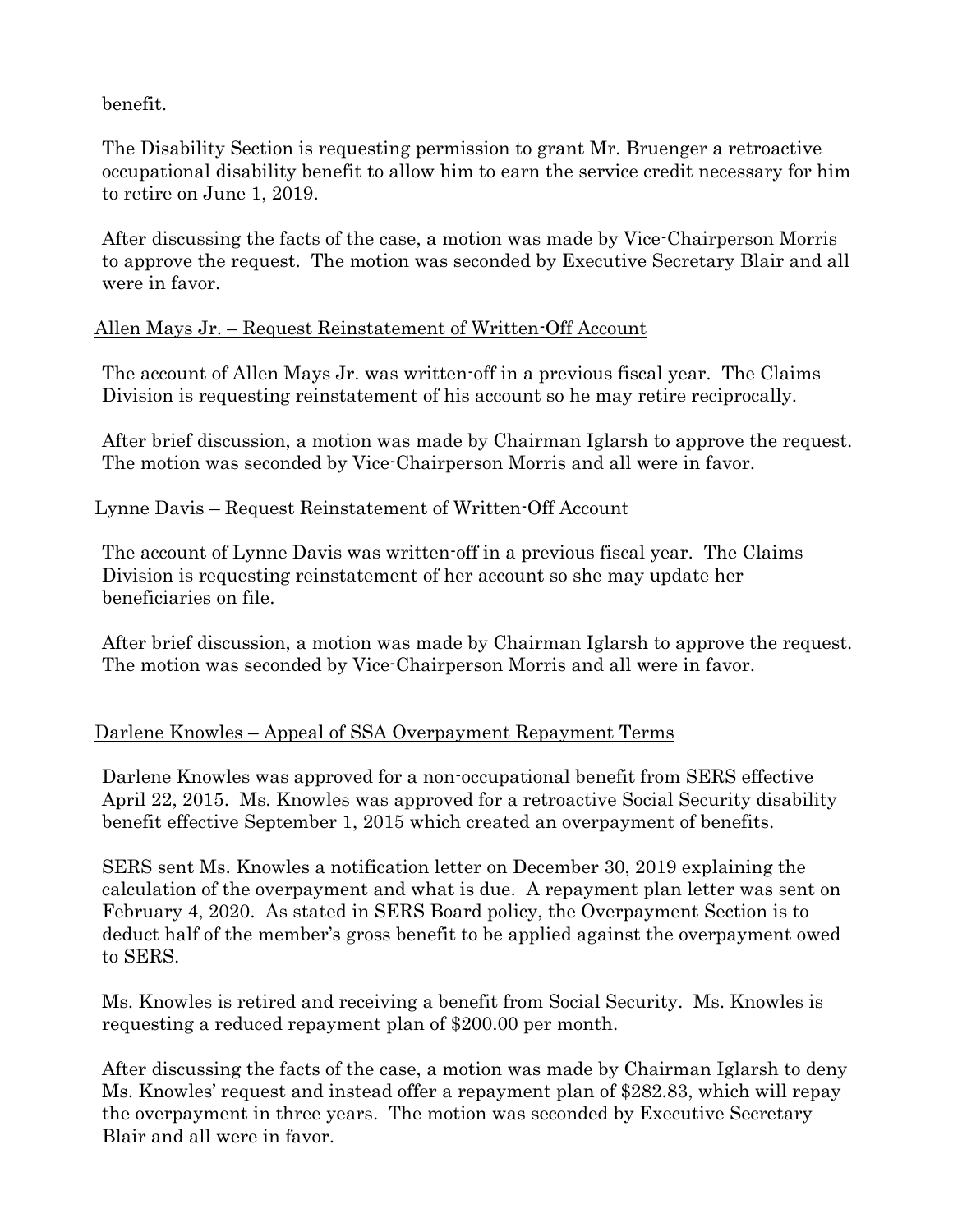## Claudia McAllister – Appeal of SSA Overpayment Repayment Terms

Claudia McAllister was approved for a non-occupational disability benefit from SERS effective January 30, 2016 through September 30, 2019. She was approved for a retroactive Social Security disability benefit effective July 2016, which resulted in an overpayment of benefits.

SERS sent a notification letter to Ms. McAllister on May 30, 2019 explaining the calculation of the overpayment and what is due in accordance with SERS Board policy. A repayment plan letter was sent on July 5, 2019. SERS began applying the total gross of her disability benefit to the overpayment. Upon her disability benefit ceasing, Ms. McAllister was sent a letter on November 4, 2019 explaining the remaining balance due. A final notice was sent on January 22, 2020.

As stated in current SERS Board policy, a payment of \$400.00 per month (not to exceed five years) is required for inactive members. Under this repayment schedule the overpayment will be pain in 45 months (3 years, 9 months). Ms. McAllister is requesting a reduced repayment amount of \$10.00 per month.

After reviewing and discussing the facts, a motion was made by Executive Secretary Blair to deny Ms. McAllister's appeal and instead offer a repayment plan of \$297.88 per month to repay the overpayment within five years. The motion was seconded by Chairman Iglarsh and all were in favor.

### Loleta Black – Appeal of Disability Overpayment Repayment Terms

Loleta Black received a 7T occupational disability benefit from December 8, 2016 through January 6, 2017 and a 6P temporary disability benefit from January 7, 2017 through July 13, 2017.

Ms. Black reached a settlement with Workers' Compensation, which was received by SERS on October 31, 2018. Due to the conversion from a 6P temporary benefit to a 7T occupational benefit, an overpayment was created. SERS sent a notification letter to Ms. Black on December 21, 2018 explaining the calculation and what is due. A second notification letter was sent on March 4, 2019.

As stated in SERS Board policy, the Overpayment Section is to deduct 20% of the member's gross pay to be applied to the overpayment. Ms. Black is requesting a reduced repayment amount of \$200.00 per month.

After some discussion of the facts presented, a motion was made by Chairman Iglarsh to deny Ms. Black's request and instead offer a repayment plan of \$279.48 per month to repay the overpayment within three years. The motion was seconded by Vice-Chairperson Morris and all were in favor.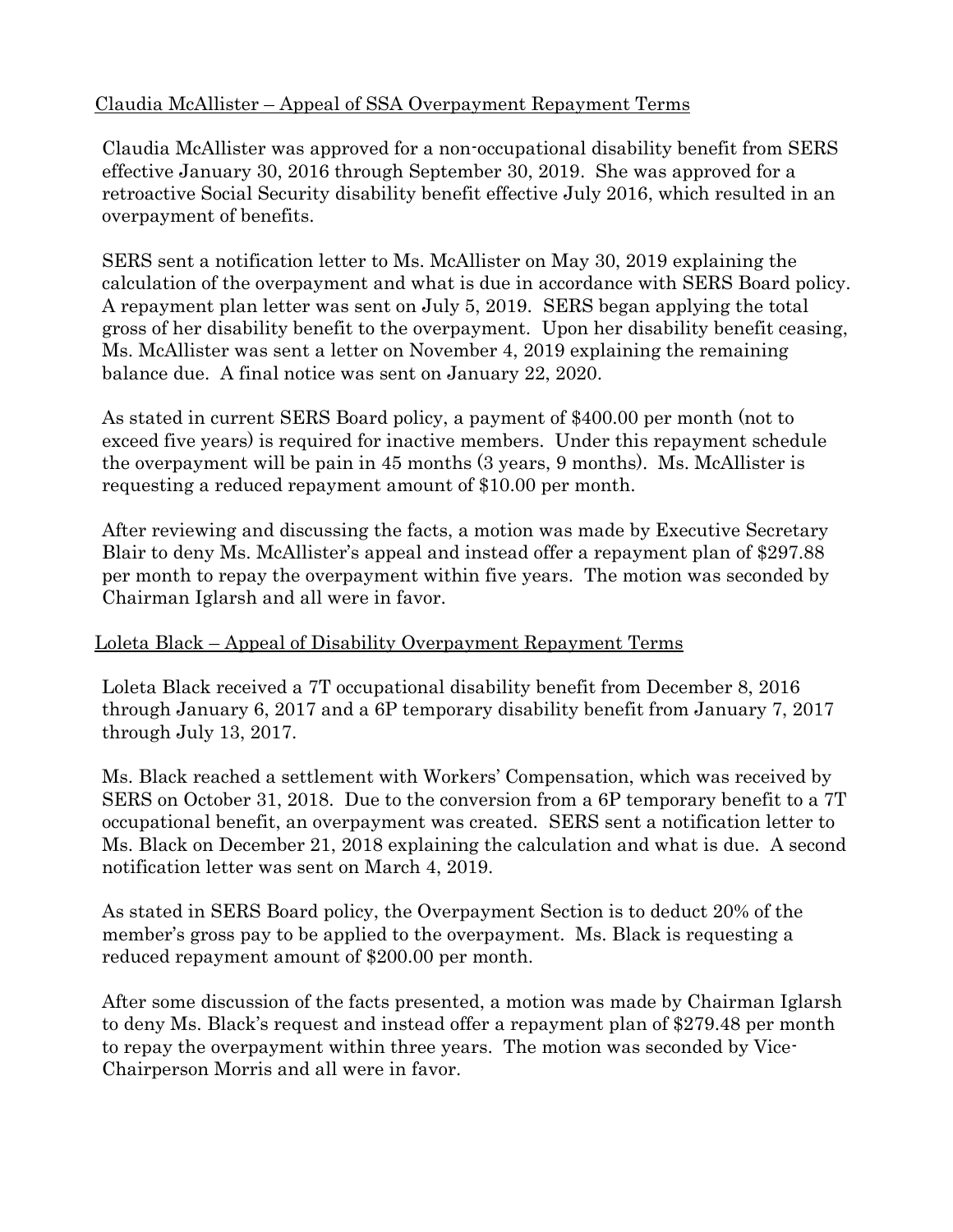### Andrea Poston – Appeal of SSA Overpayment Repayment Terms

Andrea Poston was approved for a non-occupational disability benefit from January 19, 2019 through September 30, 2019. Ms. Poston was approved for a retroactive Social Security benefit effective June 1, 2019, which created an overpayment.

Ms. Poston was sent a notification letter on February 10, 2020 explaining the calculation and what is due. Ms. Poston is inactive and per SERS Board policy, is required to repay at least \$400.00 per month toward any overpayment of benefits. Ms. Poston is requesting a reduced repayment amount of \$200.00 per month.

After some discussion, a motion was made by Chairman Iglarsh to approve Ms. Poston's request. The motion was seconded by Executive Secretary Blair and all were in favor.

#### Lisa Westbrooks – Appeal of SSA Overpayment Repayment Terms

Lisa Westbrooks was approved for a non-occupational disability benefit from August 23, 2013 through November 30, 2019. Ms. Westbrooks was approved for a retroactive Social Security benefit effective January 1, 2016, which created an overpayment.

Ms. Westbrooks was sent a notification letter on April 4, 2018 explaining the calculation and what is due. Based upon the Executive Committee decision approved in May 2018, SERS was applying \$500.00 per month against the overpayment. Upon the benefit ceasing, a notification letter was sent to Ms. Westbrooks on January 31, 2020 explaining the remaining overpayment balance and requesting remittance of payment to SERS.

As stated in SERS Board policy, a repayment of \$400.00 per month is required of inactive members. Ms. Westbrooks is requesting a reduced repayment amount of \$50.00 per month.

After some discussion, a motion was made by Executive Secretary Blair to deny Ms. Westbrooks' request and instead offer a repayment plan of \$243.60 per month to repay the overpayment within five years. The motion was seconded by Chairman Iglarsh and all were in favor.

### Kamlesh Ramchandani – Appeal for Pension to Remain Uncapped

Kamlesh Ramchandani retired on January 1, 2014. While reviewing his file for a back-wage adjustment, it was discovered that his final average compensation should have been capped and his future pension amount was adjusted.

Mr. Ramchandani is requesting that his pension be restored to the previous amount.

After some discussion, a motion was made by Executive Secretary Blair to deny Mr. Ramchandani's request. The motion was seconded by Chairman Iglarsh and all were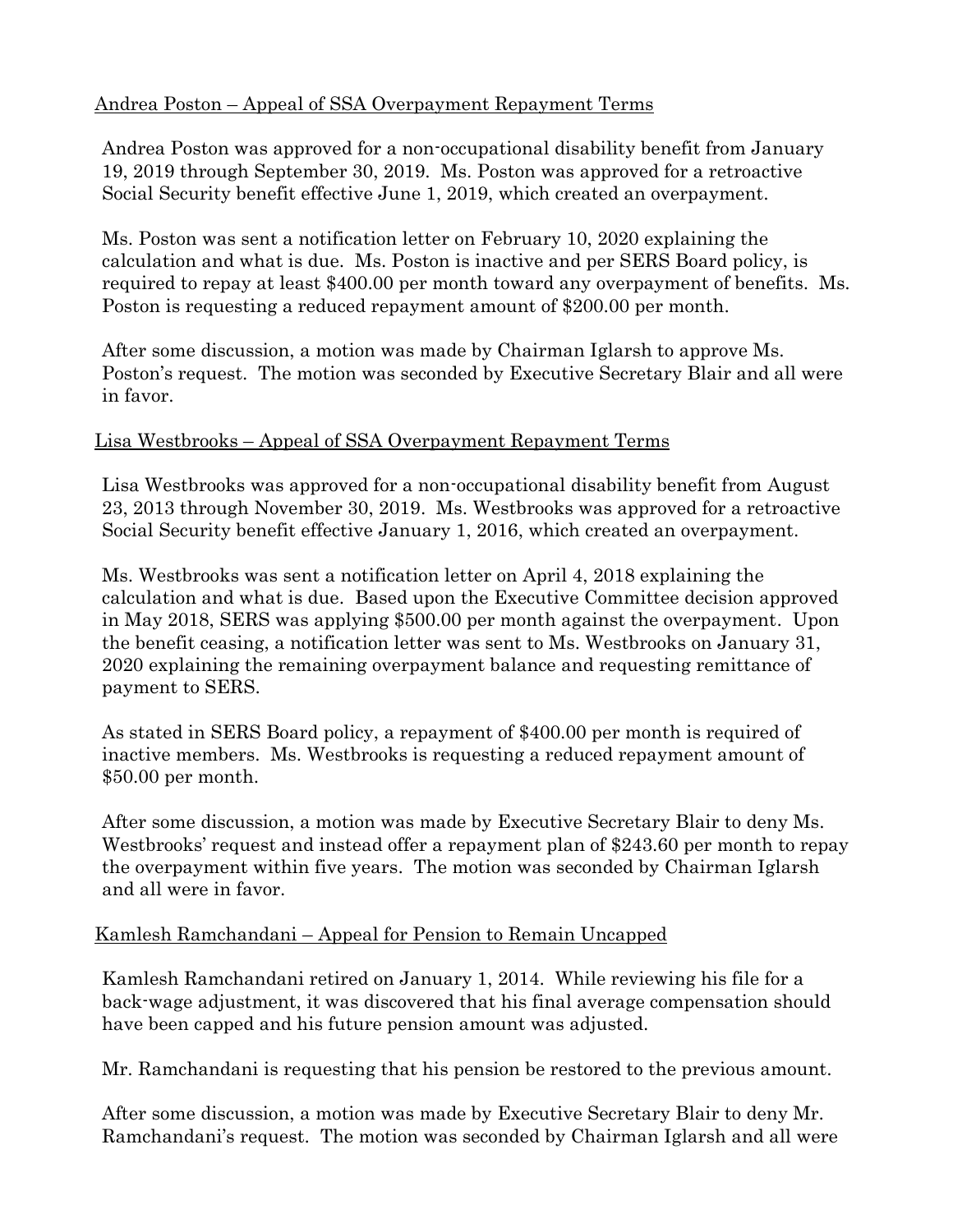in favor.

Mary Wiley – Appeal to Remove Social Security Offset Reduction

Mary Wiley retired under the Early Retirement Incentive Buy and Quit program. Her pension was effective February 1, 2010. Ms. Wiley elected to reduce her pension by 3.825% so any survivors would not be offset by Social Security upon her death.

Mrs. Wiley's husband, who was also a state retiree, died on May 9, 2015. She receives a survivor annuity from his account along with their child, Morgan Wiley. Morgan will no longer be eligible for survivor benefits effective April 30, 2020 due to turning age 22. Mrs. Wiley is requesting the 3.825% reduction be removed from her account, and reductions since May 9, 2015 be refunded.

After some discussion, a motion was made by Chairman Iglarsh to deny Mrs. Wiley's request. The motion was seconded by Executive Secretary Blair and all were in favor.

## Lyida Kalulu, Ruth Pierre Mauppin, Emmanuelle Pierre – Appeal to Waive Death Benefits – Deceased Mbr: Marguerite Hesley

Marguerite Hesley, a retiree, died on December 13, 2017. Ms. Hesley listed six beneficiaries for her death benefit.

Three of the beneficiaries – Lyida Kalulu, Ruth Pierre Mauppin and Emmanuelle Pierre live in France. They are requesting their portion of the death benefit be waived and paid to the remaining three beneficiaries in the United States. They do not have Social Security numbers and do not wish to pursue getting a tax identification number.

After some discussion, a motion was made by Executive Secretary Blair to approve the request. The motion was seconded by Vice-Chairperson Morris and all were in favor.

# Anthony Arboleda – Appeal Denial of Disability Benefit

Anthony Arboleda has worked for the Department of Human Service since 2005. He recently applied for a non-occupational disability benefit with SERS. SERS had to deny his application because his agency will not grant him a medical leave of absence, which is required by 40 ILCS  $5/14$ -124 (4).

The agency is following CMS personnel rules that state a member who is found to be permanently disabled cannot be placed on a leave of absence.

Mr. Arboleda has been diagnosed by his physician with an impairment that is permanent, progressive and incurable. Mr. Arboleda's son Jonathan, who is also his power of attorney, is requesting the Executive Committee waive the requirement for a medical leave of absence from the agency, since the medical evidence clearly shows he is disabled from performing his State job.